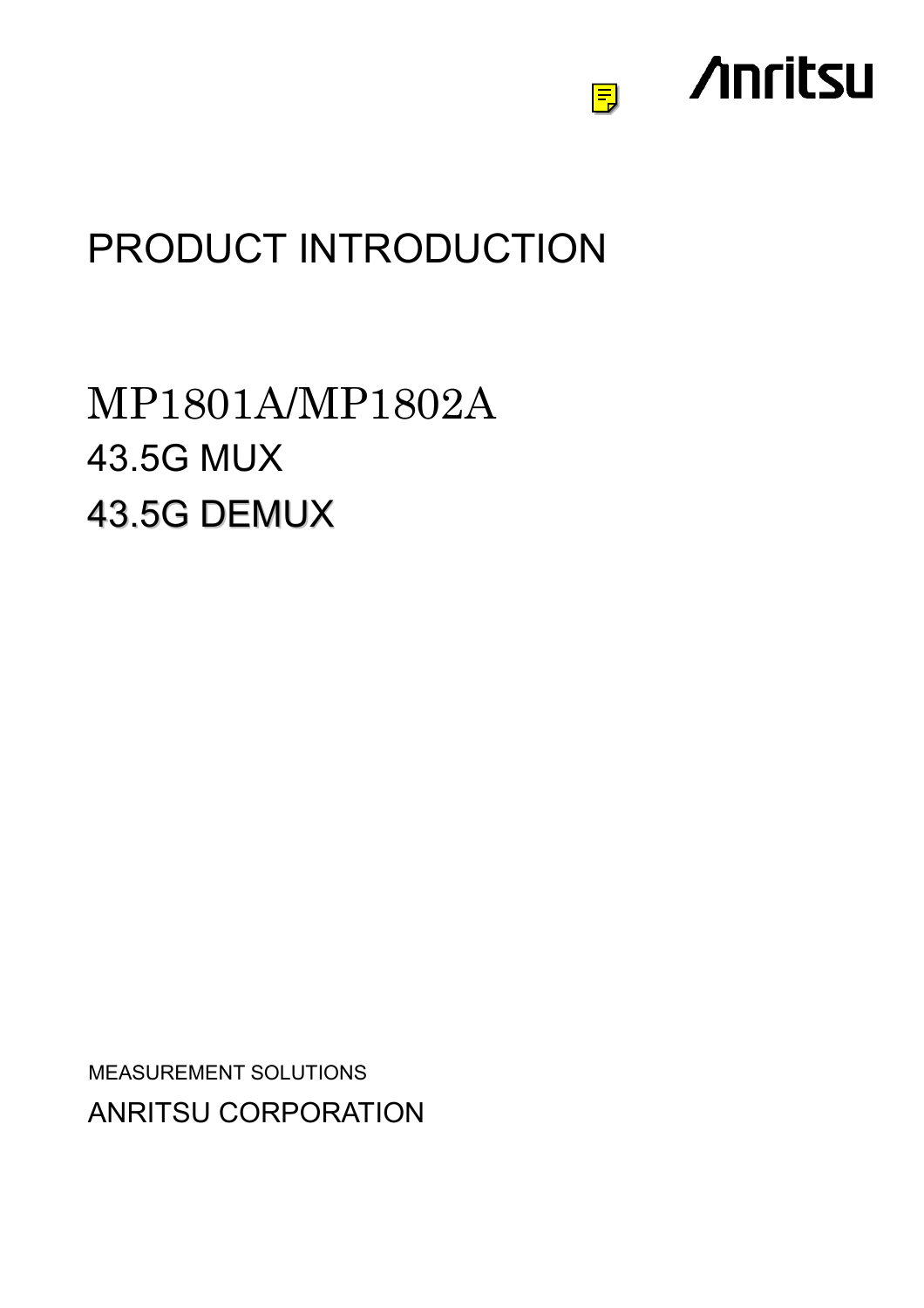Copyright © 2002 by ANRITSU CORPORATION The contents of this manual shall not be disclosed in any way or reproduced in any media without the express written permission of Anritsu Corporation.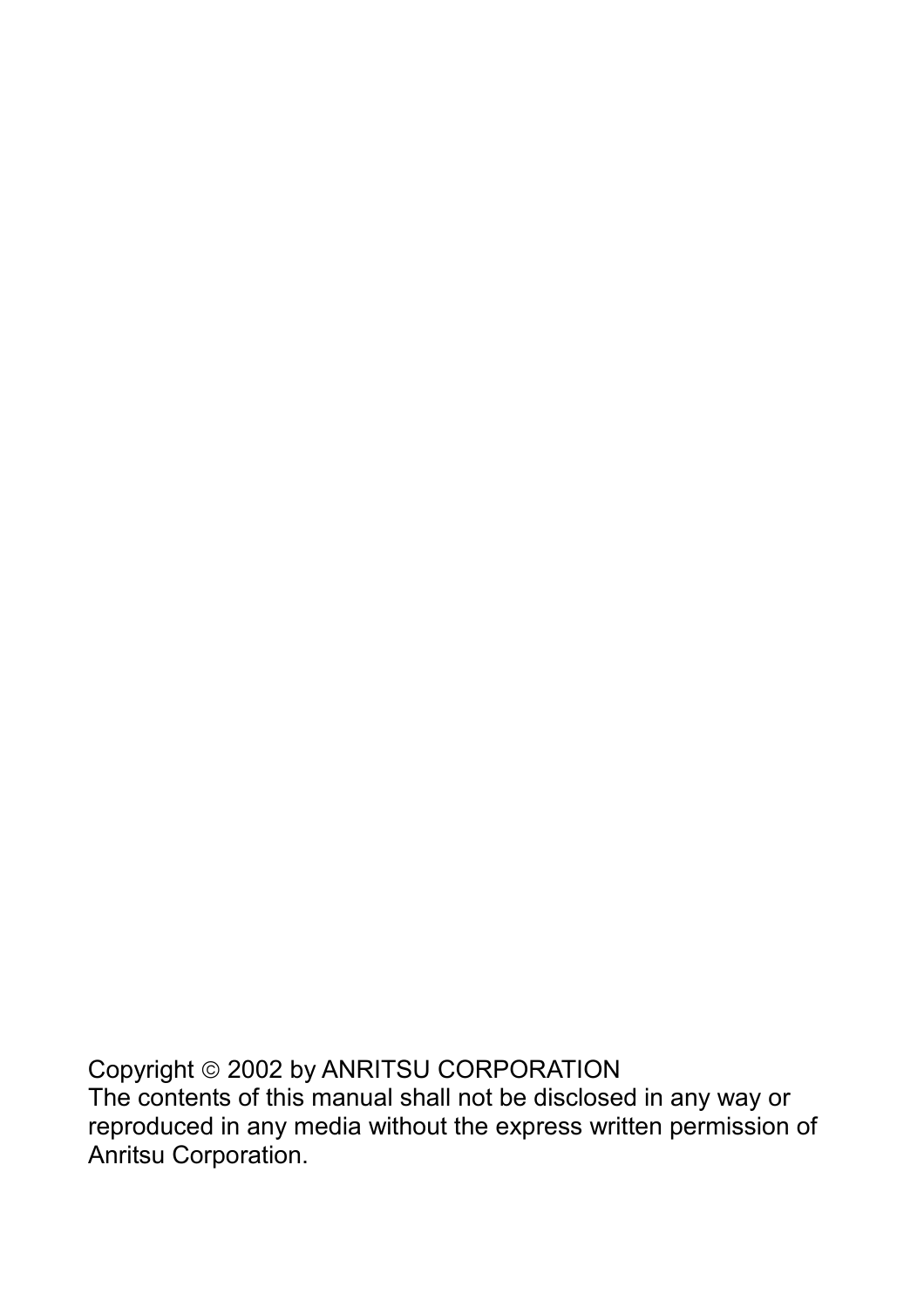

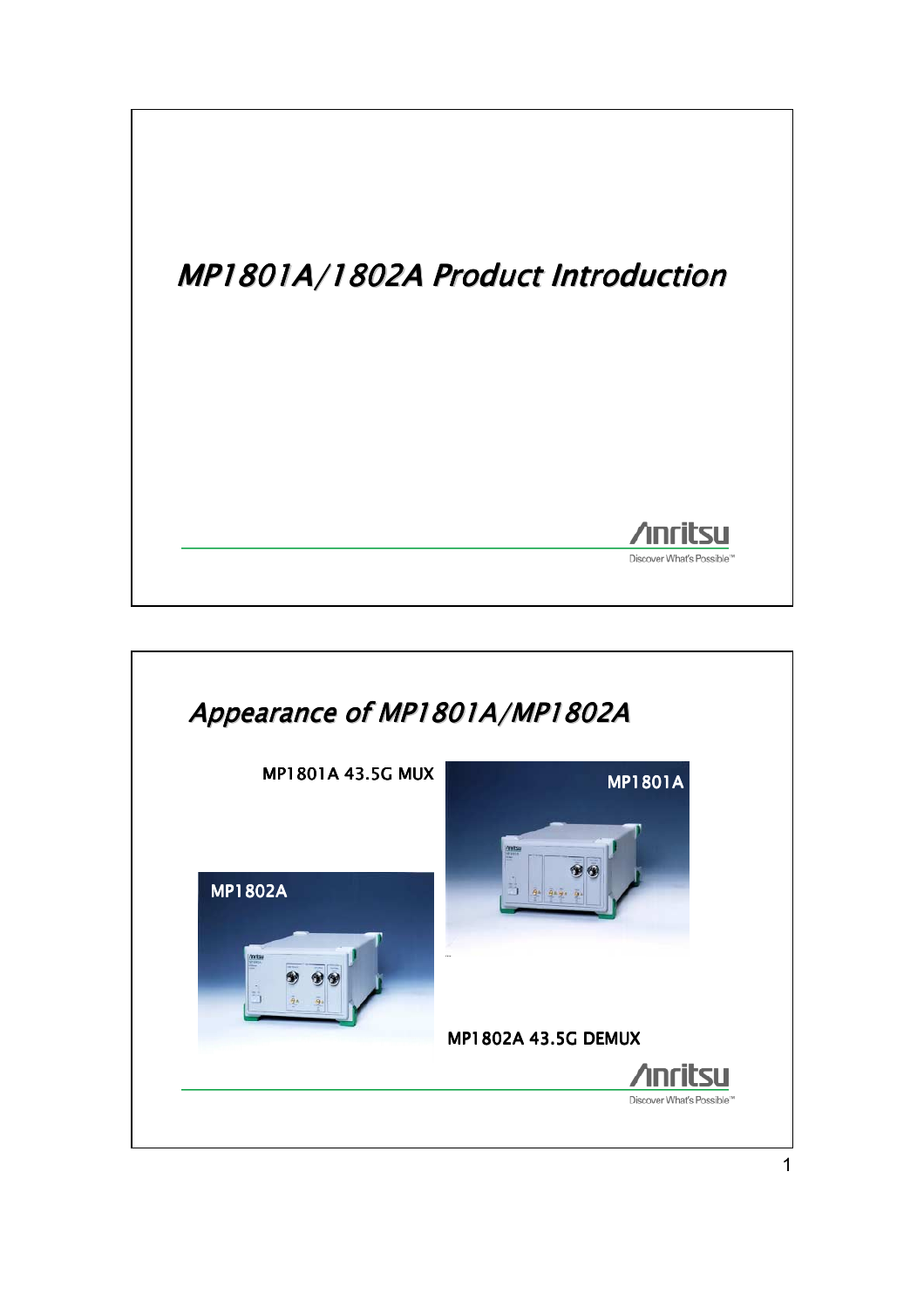

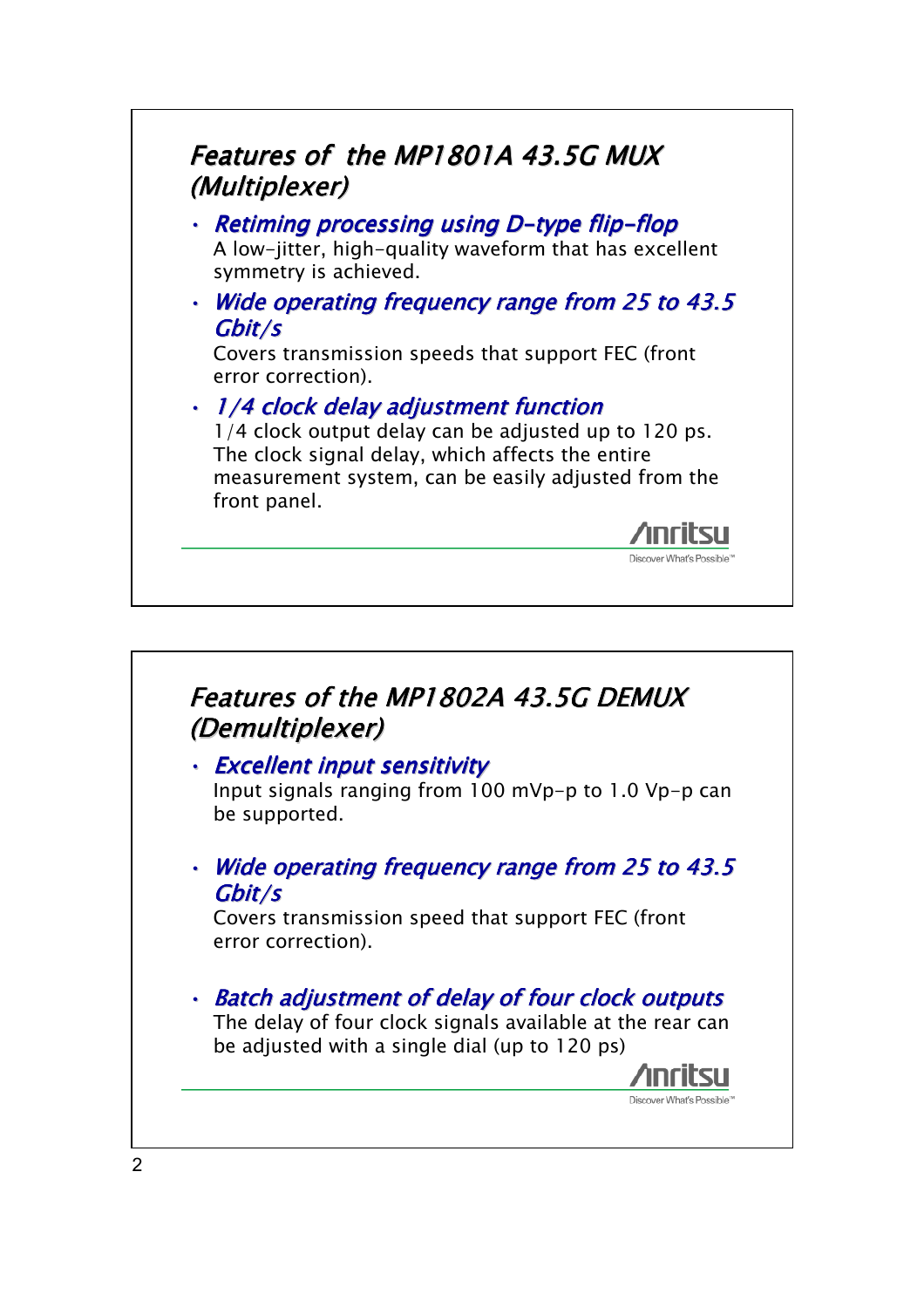

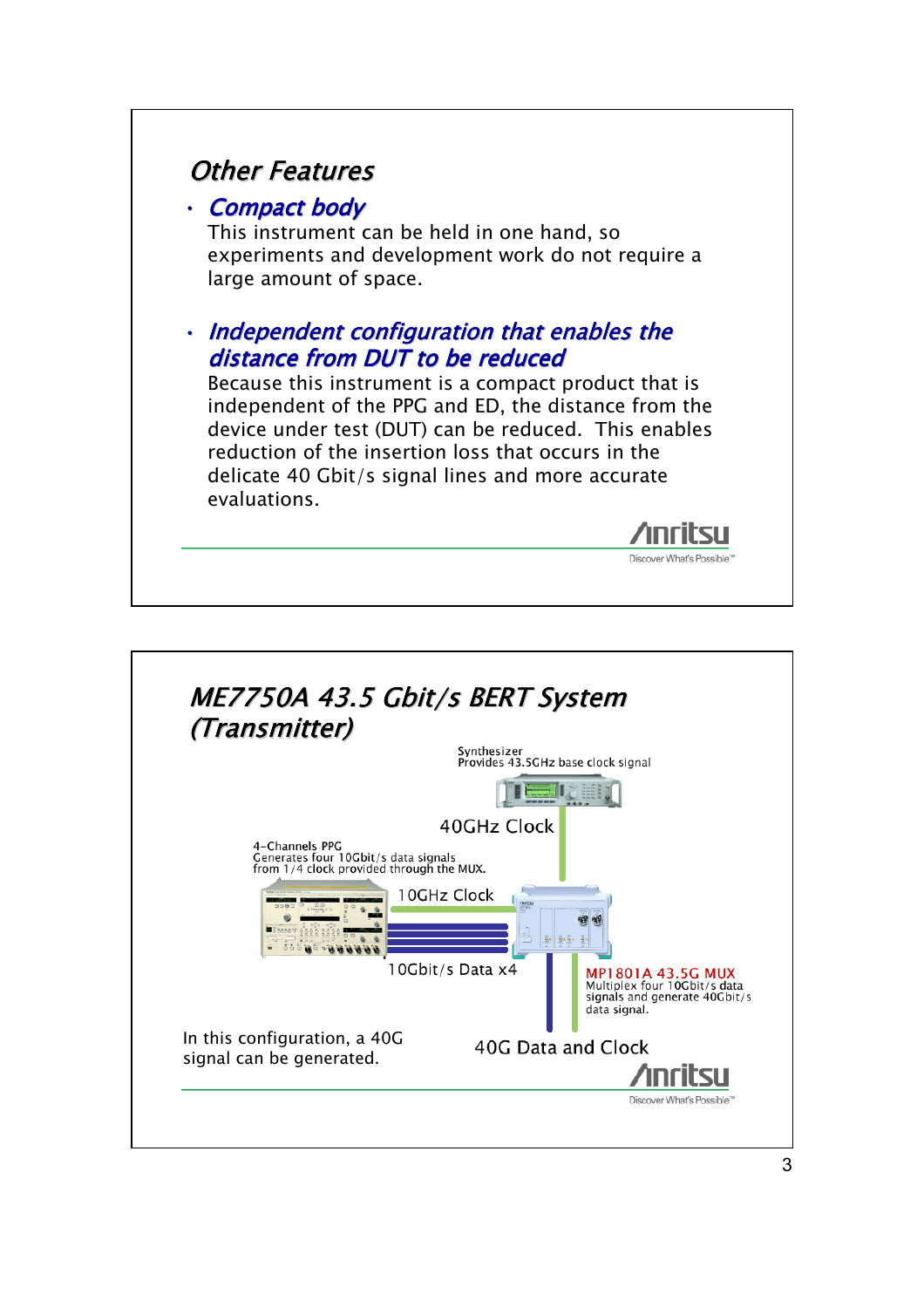

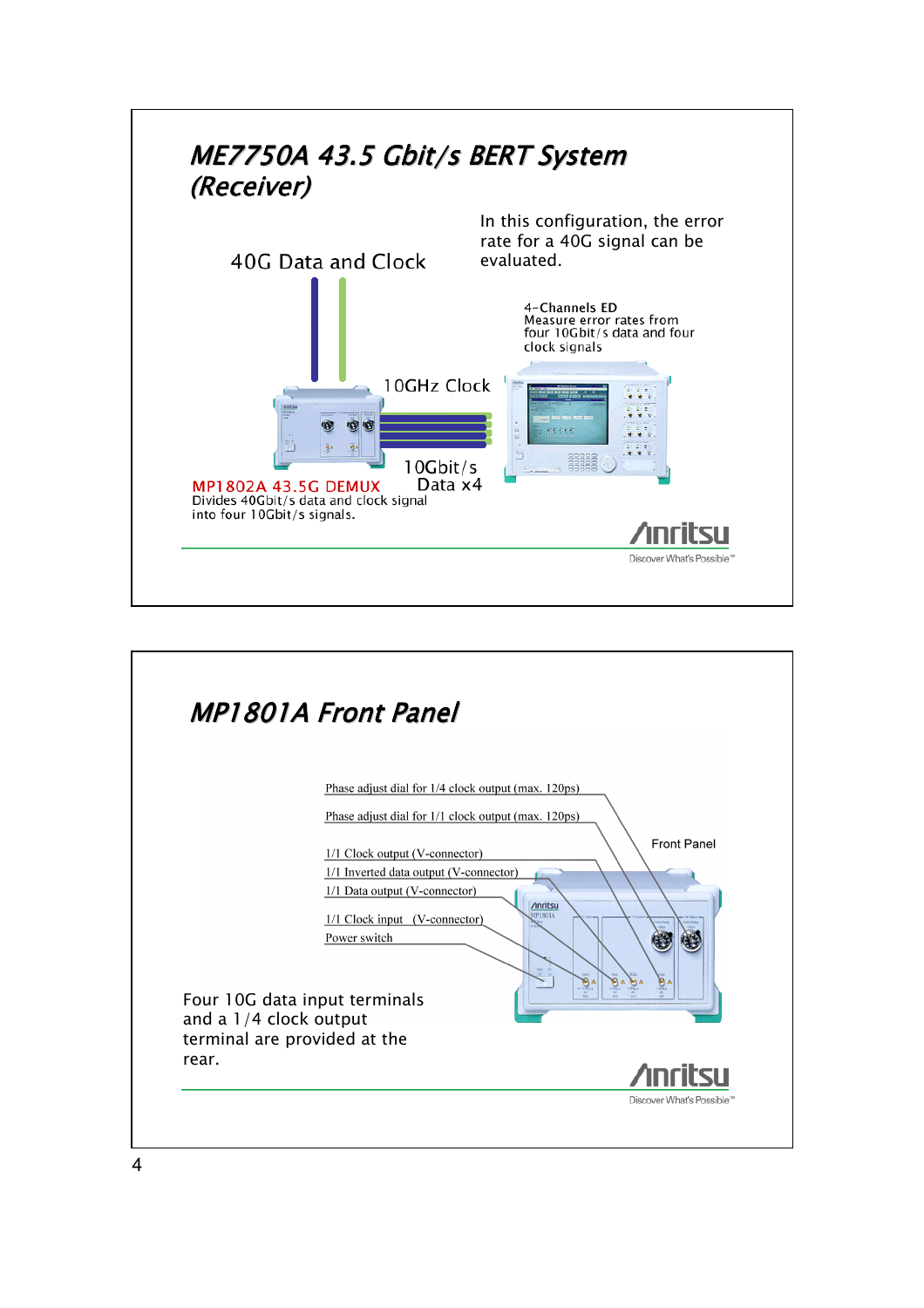